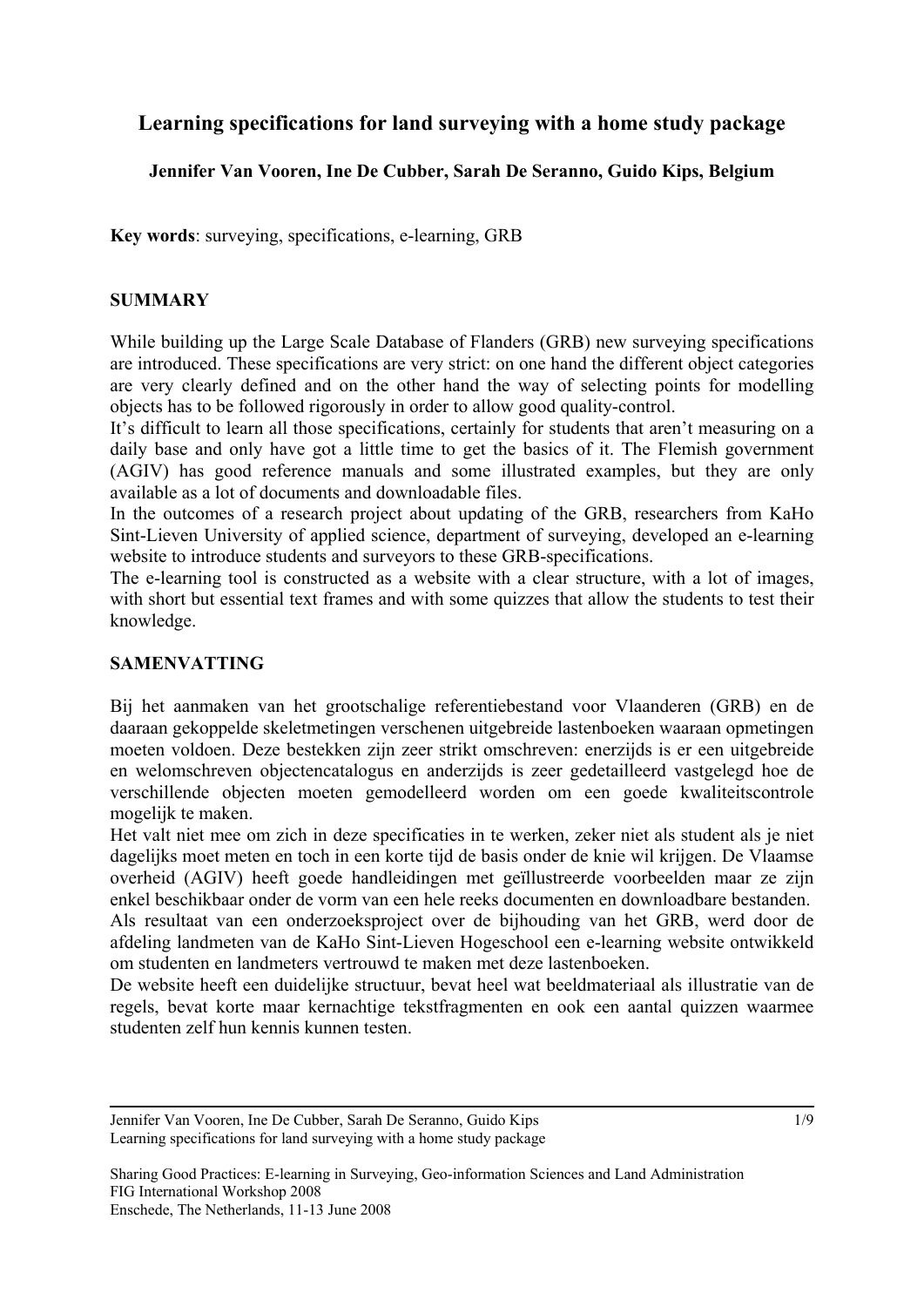# **Learning specifications for land surveying with a home study package**

# **Jennifer Van Vooren, Ine De Cubber, Sarah De Seranno, Guido Kips, Belgium**

# **1. SITUATION**

Since the Flemish Government started making a large scale reference database (GRB), the surveying-assignments have changed drastically. Several evolutions were introduced: a lot more use of photogrammetry, working with specifications and quality control for surveys and the making of object-oriented spatial databases are examples of the changes that were experienced. The education of surveyors has to deal with those evolutions and the best way to integrate this knowledge in the education is by jumping into this domain by doing some research in order to prepare surveyors for this new challenges.

As mentioned above surveyors should make more use of spatial databases, but the change from a CAD – environment to a database environment is a big step for small surveying companies. At the moment only a few companies are involved in the process of creating the GRB-database. Nevertheless the GRB-process influences other commissioners as they use the same terrain model and specifications for measuring (GRB – skeleton surveys).

To make GRB – related assignments accessible for small surveying companies, the surveying department of KaHo Sint-Lieven did a TEchnology TRAnsfer research project from 2004 to 2006. These projects are financed by the TeTra-fund. The resources are managed by the Institute for the Promotion of Innovation by Science and Technology in Flanders and are reserved to enhance research in universities of applied science. The private sector is invited to cooperate in this type of projects by taking the co-financing of 7.5% at their expense. The participating companies in this project were surveying companies, technical offices and ICT companies. In return for their financial contribution they got access to intermediate research results and they were actively involved in some decision making processes during the project. This kind of involvement guarantees the practical usability of the project output.

One of the partners was the Agency for Geographical Information Flanders (AGIV), whose main objective is the optimisation of the use of geographical information in Flanders. AGIV is responsible for the production of the large scale reference database of Flanders (GRB).

## **What's the project about?**

One of the objectives of our first research project was to find an easy way to learn the specifications for land surveying as they are determined for the making of the Large Scale Reference Database (GRB).

Although GRB – surveys are demanding assignments in which only few companies are involved, the specifications that are used for determining the way objects are modelled have found their way to other applications.

GRB is produced in project zones that fall together with municipalities. Because the finalisation of the GRB is a long process that aims at 2014, a solution was looked for to

Jennifer Van Vooren, Ine De Cubber, Sarah De Seranno, Guido Kips Learning specifications for land surveying with a home study package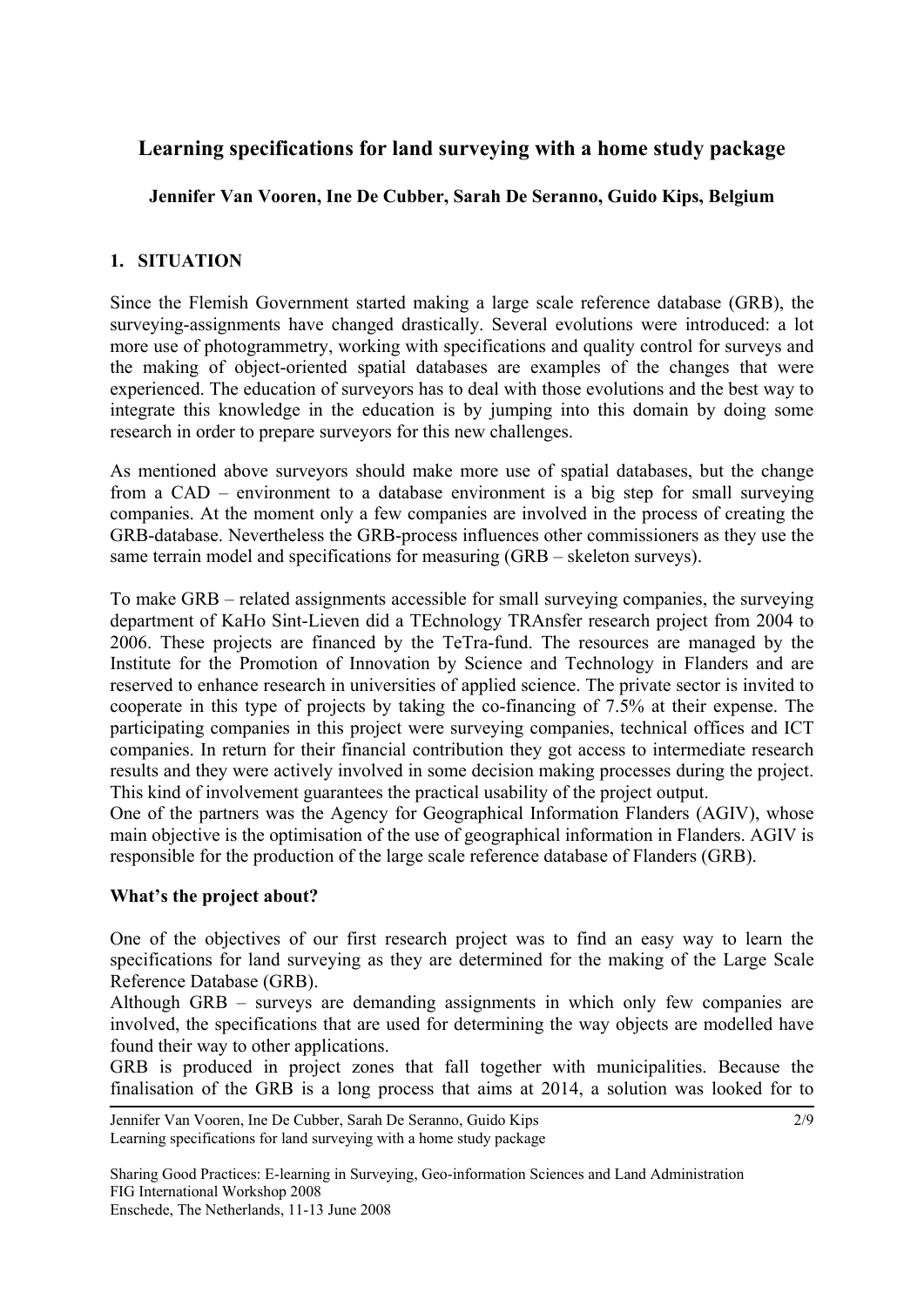recover as much as possible of other surveys that will take place in the mean time. Public utility companies are the most important providers of surveying assignments. If they require the same specifications as for the GRB in their assignments, the surveys can be recovered at the moment GRB is been produced.

The so-called GRB-skeleton specifications have been derived from the original GRB – specifications. Skeleton surveys are terrestrial surveys of the area near the accessible roads, so the result resembles a skeleton that is not filled up in the areas between. The GRB-skeleton specifications are built up as different modules that fulfil different needs but that all contain a common part which can be recovered in the making of the GRB.

A growing number of surveyors have to deal with these specifications because more clients use them.

One of the goals of the research-project was to lower the thresholds for participating in GRBrelated assignments.

# **2. PROBLEM**

GRB – specifications describe the modelling requirements that have to be fulfilled to obtain a high quality standard. These specifications are very strict and are different from what surveyors were used to.

A few things are striking:

First of all you find a very detailed description of all object categories which results in an elaborated object catalogue. Then you find a very detailed description of the way every object has to be modelled in the survey. And at last there are a lot of rules concerning the format and digital controls.

In order to get a uniform digital map of Flanders, everyone has to reproduce reality in the same way. It is not acceptable that one surveyor puts the cycle path within the borders of the road and another one defines it as a road-annex. An example of a problem can be a carport near a building: is it a part of the building or should it be measured as another type of building? That is why different parts of the road, different types of buildings, different point and line-objects must be strictly defined.

For 29 objects a document of 52 pages is needed to make a clear object catalogue.

The terrestrial GRB – survey is merely made up in a CAD – environment that consists in several layers and that doesn't contain any closed polygons. Lines in a CAD – environment don't contain any attributes. In order to recover this terrestrial survey in the making of the object-oriented GRB database the datamodel in the CAD – environment has to be converted and transformed to a GIS – datamodel. This explains the use of well defined layers that will be gathered in one theme with different attributes.

In this object – oriented database polygons must be created, so topology must be scrupulous respected.

The way of modelling some well defined objects may let no room for discussion either. Shall we map the edge of the roof or shall we take the façade? This is a typical problem for surveys where the choice between photogrammetry and terrestrial measurement can be made

Jennifer Van Vooren, Ine De Cubber, Sarah De Seranno, Guido Kips Learning specifications for land surveying with a home study package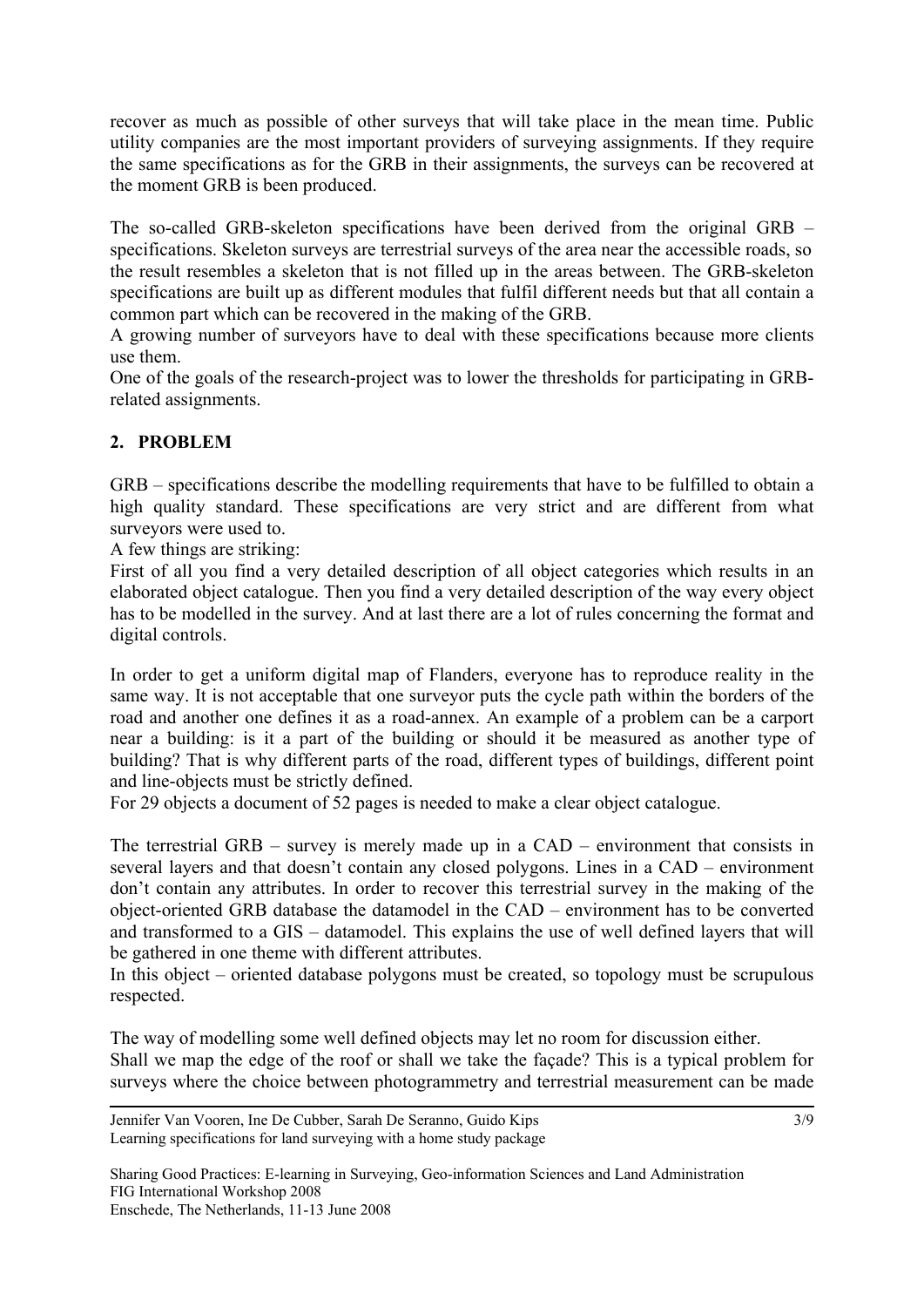by the surveyor himself unless for some specific houses the choice is not allowed. Houses on the corner of a street should be measured terrestrial.

But what to do when part of the housefront is slightly set back and in one case the roof does follow the housefront and in the other case it doesn't?

Surveyors realise that every choice they make to represent reality on a map is a kind of modelling, but not everyone has the same approach. To ensure that everyone handles in the same way in modelling reality, is a bigger challenge than cataloguing the real world into a limited range of object classes.

When we look to the amount of documents that try to describe these modelling rules, we are overwhelmed.

The need to describe these modelling rules so carefully, has its cause in the combining of photogrammetry and terrestrial measurement techniques and the need to make good criteria for quality control. If every surveyor is allowed to model reality in his own way, there could be discussion about every line, leap or jump when another surveyor is responsible for quality control.

Another perspective arises on this problem when we look to the updating of the GRB – database. If every time the terrain situation is checked for changes, one makes his own interpretation of reality, there will be a lot of changes in the map even if the situation on the terrain is not changed. Clearly described specifications avoid this problem. The Large Scale Reference database is used as a reference for the mapping of cables and pipes. Changing the position of reference objects should only be done if there were significant changes.

It's difficult to learn all the specifications, certainly for students that aren't measuring on a daily base and only have got a little time to get the basics of it. The Flemish government (AGIV) has good reference manuals and some illustrated examples, but they are only available as downloadable files and documents, and are not user-friendly or very didactic. The threshold to participate to GRB –related surveys is high. So the question was what we can

do to help the surveying community and our own students. The answer was creating a GRB – home study package.

## **3. E – LEARNING TOOL: GRB – home study package**

Our idea was to create some e-learning material to introduce people to the GRBspecifications. This e – learning tool is constructed as a website with a clear structure, with a lot of images, with short but essential text frames and with some quizzes that allow the students to test their knowledge.

#### **So where did we get the content?**

AGIV, the agency of the Flemish Government, that manages the producing of the GRB, has set all the necessary documents online. But as was said before, these are the official documents that make part of the contract with the surveying companies. They are not didactically structured and they are very extensive. There were some documents available with illustrations but not every case or exception was illustrated. So we begun to analyse the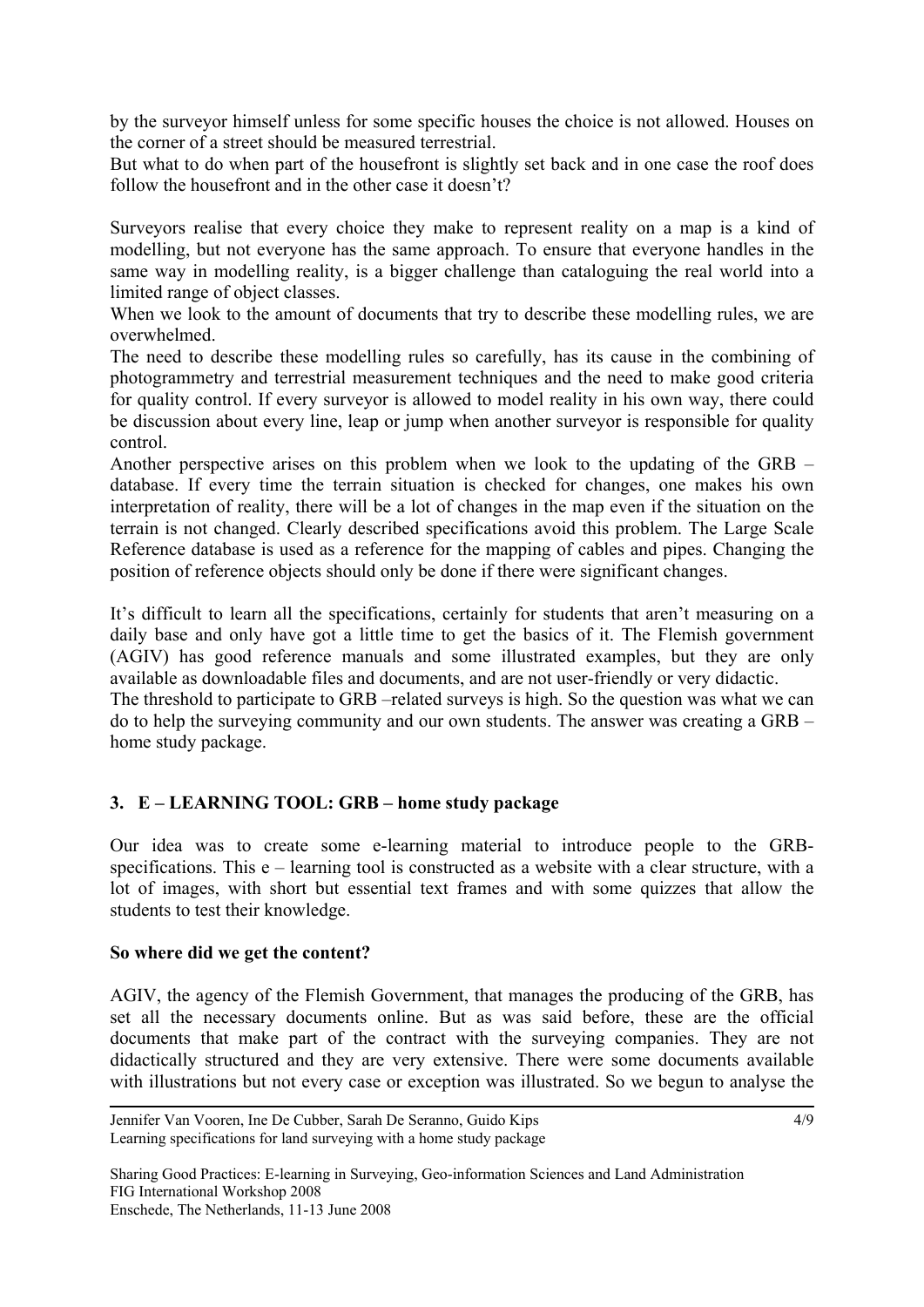specifications, studied them in detail and made a lot of photographs. Main part of this work was done by two students, Dries De Coene and Nathalie Aelvoet that made a master thesis in which the GRB – specifications played an important role. To make this bunch of rules, exceptions and detailed instructions digestible we tore the documents into pieces and tried to give the most essential information illustrated with an image. While our subject is about surveying and modelling real world, the content can be easily visualised. By drawing lines onto the photographs we could graphically explain where the rules where about.



**Figure 1 - Example of a page** 

#### **Technical**

To realise this idea we had to face another challenge. One of the project workers, Jennifer Van Vooren, is a computer scientist and could make the website. The main concern was filling up the website, this is a big job (one particular module contains more than 200 pages in the home-study package) and it should be possible for everyone to fill it up or to update. So Jennifer wrote the package in ASP.NET, language C#, and made small content management system (CMS) in order to supply a way to put easily new content in. One of the most important highlights of this CMS is a Javascript based WYSIWYG editor which was embedded in the code.

Jennifer Van Vooren, Ine De Cubber, Sarah De Seranno, Guido Kips Learning specifications for land surveying with a home study package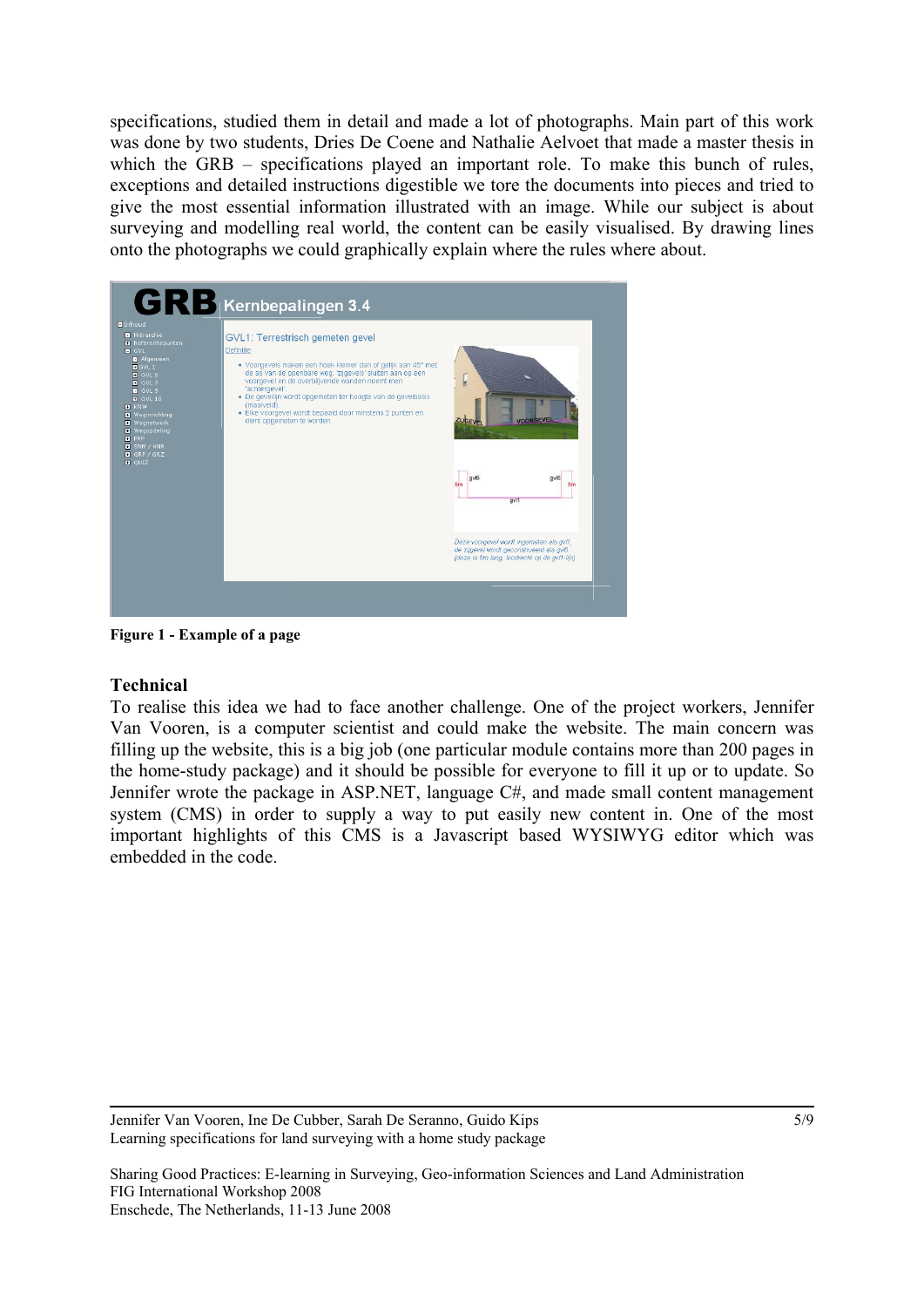| B D   B <i>I</i> U ABC   WWW   WHO WE   Styles   ▼ Format<br>Font family<br>Font size                                                                                                                                                                                                                                                                                             |
|-----------------------------------------------------------------------------------------------------------------------------------------------------------------------------------------------------------------------------------------------------------------------------------------------------------------------------------------------------------------------------------|
| <b>X 4 8 8 8 M (A 1: E   # #   7 C   ∞ ※ ↓ 2 イ 0 mm   0 0 A   A · 2 ·</b>                                                                                                                                                                                                                                                                                                         |
|                                                                                                                                                                                                                                                                                                                                                                                   |
|                                                                                                                                                                                                                                                                                                                                                                                   |
| TinyMCE is a platform independent web based Javascript HTML<br>WYSIWYG editor control released as Open Source under LGPL by<br>MOXIECO<br>Moxiecode Systems AB. It has the ability to convert HTML TEXTAREA<br>fields or other HTML elements to editor instances. TinyMCE is very-<br>easy to integrate into other Content Management Systems.<br>We recommend Firefox and Google |
| Path:                                                                                                                                                                                                                                                                                                                                                                             |

**Figure 2 - Example of the WYSIWYG editor (Tiny MCE)** 

The reason for developing the website in ASP.NET was not specific but fitted in the experience of our programmer. We considered building this website in our own blackboard environment but decided not to, in order to allow users from outside the school to access the website too.

| Huidige pagina: Doorgang 2<br>terug naar start<br><b>Titel Doorgang 2</b>                                                                                                                                                                                                                                                                                                                                                                                             |            |
|-----------------------------------------------------------------------------------------------------------------------------------------------------------------------------------------------------------------------------------------------------------------------------------------------------------------------------------------------------------------------------------------------------------------------------------------------------------------------|------------|
| $\mathbf{E}'$   $\mathbf{H}$ $\mathbf{E}$   $j^*$ $\mathbf{I}_a \Rightarrow$   $l^*_{m}$ , $l^*$   $\mathbf{H}$ $\mathbf{H}$   $\mathbf{H}$ $\mathbf{H}$   $\mathbf{H}$ $\mathbf{x}_i$ $\mathbf{x}_i$   $\mathbf{\Omega}$ $\mathbf{0}$ $\mathbf{H}$   $\mathbf{H}$<br>De gevellijn wordt niet onderbroken, daar er geen doorgang is. De garage zit gevoon<br>meer naar binnen ingeverkt.<br>Bij een doorgang moet je eigenlijk dwars door het gebouw kunnen wandelen. | g/1<br>cvt |
| Path:                                                                                                                                                                                                                                                                                                                                                                                                                                                                 | Bladeren   |
| <b>Bijschrift</b>                                                                                                                                                                                                                                                                                                                                                                                                                                                     |            |
|                                                                                                                                                                                                                                                                                                                                                                                                                                                                       |            |
| Logout                                                                                                                                                                                                                                                                                                                                                                                                                                                                |            |

**Figure 3 - Example of a page edit** 

The data that is provided by the administrators is stored in a Mircosoft SQL Server 2005 database.

## **Browsing the website**

The structure of the website is parallel with the content table of a course and is permanently shown in the left margin of the display as a three view. Maintaining an overview is an important element in getting used to the specifications. The lay out of the pages is similar with

```
Jennifer Van Vooren, Ine De Cubber, Sarah De Seranno, Guido Kips 
Learning specifications for land surveying with a home study package
```
6/9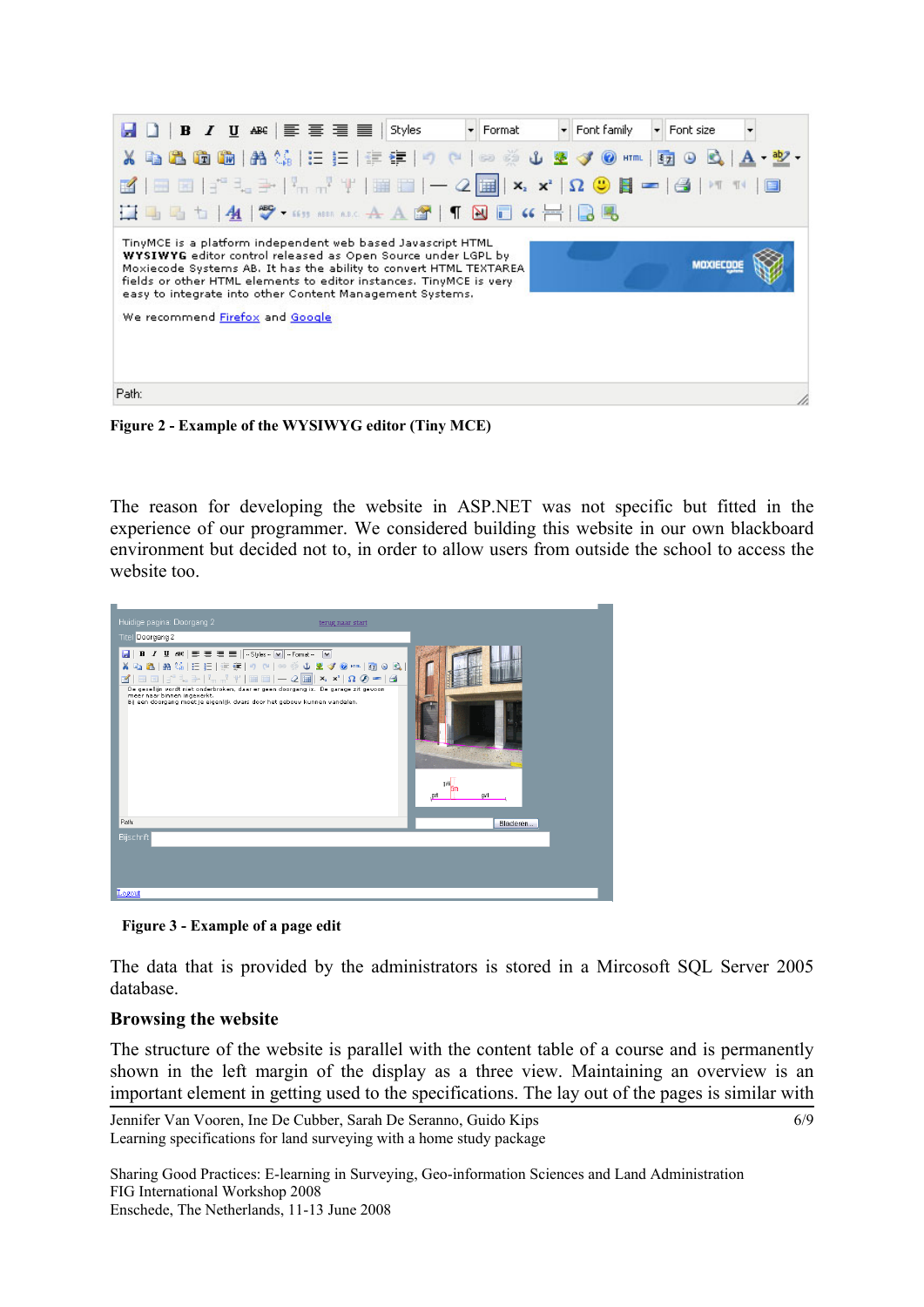possibility for adding a picture at the right and text near the picture. To enlarge the picture you just have to click on it.

One of the requirements of an online course is the possibility to evaluate one's knowledge. We chose for a self-evaluating application. The user has to make choices and answer several pages with questions in different quizzes, and at the end the application walks through the questions again, showing which answers were good or bad and giving an explanation. We made quizzes at the level of beginner, intermediate and expert.

Testing them out with experienced surveyors caused a lot of discussion, so we were once more convinced that there's a large need for clear and didactic material in this matter.



**Figure 3 - Example of a quiz question** 

#### **Access and Reaching possible users**

The website is accessible for a wide range of people.

First of all the website is used in the introduction for master students during their project work around GRB. The website is subject of a one day introduction for master students during the project work around GRB. It introduces the students with the theoretical part, before they start practicing there modelling rules on the street. The end product of this project is a small piece of GRB measured by the students following these modelling rules.

Professional surveyors can use the home-study package for instructing new employees. In our postgraduate training program that is organised for professional surveyors, we use the package to introduce surveyors to GRB.

Professional surveyors can also use the home-study package as a reference work, where they can quickly find specific information about the modelling rules when needed. (compendium)

Jennifer Van Vooren, Ine De Cubber, Sarah De Seranno, Guido Kips Learning specifications for land surveying with a home study package 7/9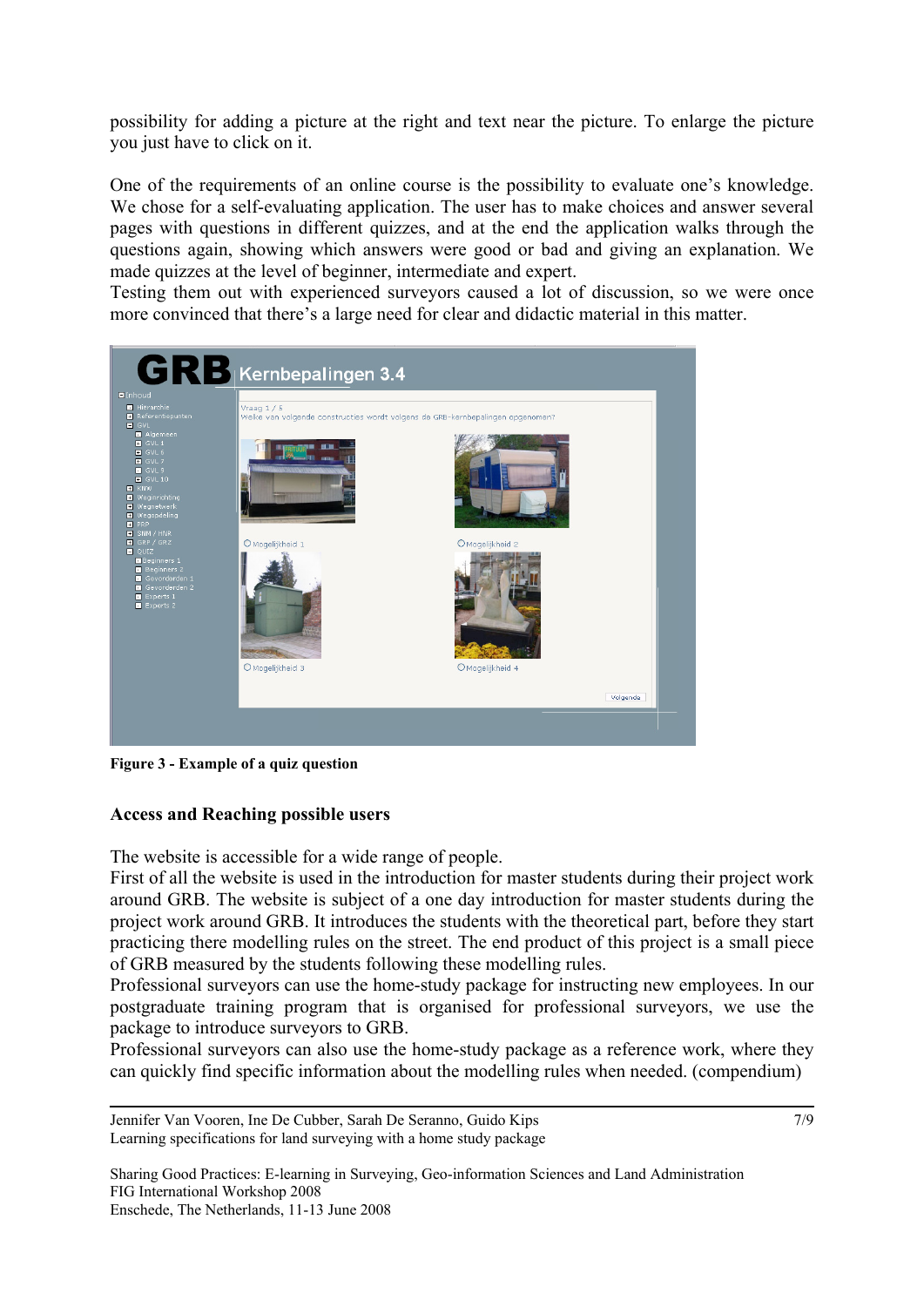In order to promote our home-study package and to reach possible users, future GRBsurveyors, we mention the package in our publications about GRB, and the updating of large scale measurements.

The most powerful advertising however is by oral testimony so we were very glad once in the break during a conference to hear two surveyors at the nearest table talking about the useful information at our website.

# **4. FUTURE**

The content of the website must be correct because it has consequences for quality control executed by the people of AGIV. AGIV was therefore asked to check the content before publishing on the internet. In the future, updates of the information will be necessary if changes are made by AGIV in the documents about the modelling rules on which the website's data is based on.

The GRB-skeletonspecifications are built up as different modules that fulfil different needs but that all contain a common part which can be recovered in the making of the GRB. This common part is already described in our home-study package.

Another possibility in the future is to add the extra modules of the GRBskeletonspecifications to the website. When new modules are created by AGIV, these modules can also be added to the site.

At the time the website was developed the AJAX technology wasn't available yet, also the WYSIWYG editor that was used in the back end has evolved and the new developments in .NET 3.5 are being thought of.

A user is free to put other data than GRB in the content management system, so there is a possibility to reuse this system for other subjects.

# **5. CONCLUSIONS**

The e-learning tool fulfils a need of the surveying-world and surveying students and can be used by both groups.

The fact that the content is easy to illustrate, to structure and for questioning, makes it very suitable for working it out as e-learning material.

There is a lot of work filling it up and make a complete course out of it, so at the moment it can be used more as an introducing course and there can be a need for a more elaborated version. Before doing this we are waiting for signals of the working field, users of our homestudy package. A good way of feedback is given by the Google statistics.

The experience we've got, will be used for communicating the results of new research projects.

Jennifer Van Vooren, Ine De Cubber, Sarah De Seranno, Guido Kips Learning specifications for land surveying with a home study package